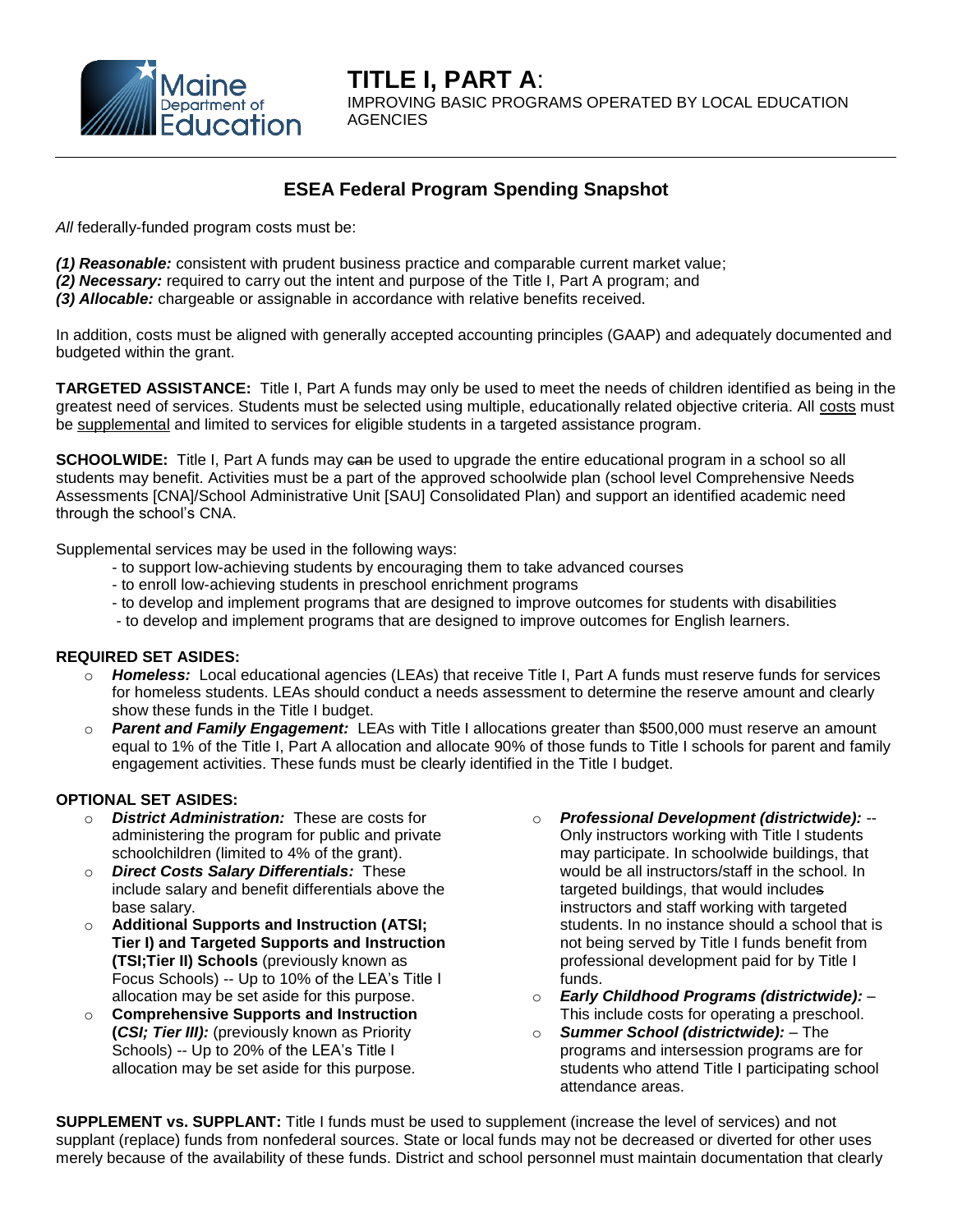demonstrates the supplementary nature of these funds (i.e., budget development documentation). The federal supplement, not supplant, provision is intended to ensure that services provided under Title I, Part A are in addition to, and not in place of, local funds if Title I funds were not available.

In determining whether a particular use of funds would violate the non-supplanting requirement, SEAs and LEAs should consider matters such as whether the cost involved is currently paid for using State or local funds or whether the cost involved is for an activity that is required by State or local law. The SEA or LEA may not decrease the amount of State or local funds used to pay the cost of an activity simply because of the availability of Title I funds.

### *Below is a general overview of allowable and unallowable expenditures under Title I, Part A. Note: Targeted assistance and schoolwide guidelines may differ. Schoolwide programs must only use grant funding for programming outlined in the schoolwide plan (school level CNA/SAU Consolidated Plan). Targeted schools must have a plan for specific activities to address the needs of the targeted population.*

## **Title-Specific Expenditures**

### *Academic Support for At Risk Students:*

| <b>Allowable Uses of Grant Funds</b>                                                                           |                                                                                                                                                                                                                                                                                                                                                                                                                                                                                                                                                                                                                                                                                                                                                                                                                                                        | <b>Unallowable Uses of Grant Funds</b>                                                                                                                                                                                                                |  |
|----------------------------------------------------------------------------------------------------------------|--------------------------------------------------------------------------------------------------------------------------------------------------------------------------------------------------------------------------------------------------------------------------------------------------------------------------------------------------------------------------------------------------------------------------------------------------------------------------------------------------------------------------------------------------------------------------------------------------------------------------------------------------------------------------------------------------------------------------------------------------------------------------------------------------------------------------------------------------------|-------------------------------------------------------------------------------------------------------------------------------------------------------------------------------------------------------------------------------------------------------|--|
| $\checkmark$<br>✓                                                                                              | Certified teachers' salaries and benefits<br>Pre-K, summer, and extended day programs;<br>educational weekend/afterschool/extended day                                                                                                                                                                                                                                                                                                                                                                                                                                                                                                                                                                                                                                                                                                                 | Incentives (however, small items such as<br>×<br>certificates, books are allowed)<br>Base pay for principals (contract hours) and<br>×                                                                                                                |  |
| ✓<br>✓<br>✓<br>✓<br>✓<br>✓<br>$\checkmark$<br>$\checkmark$<br>$\checkmark$<br>✓<br>$\checkmark$<br>✓<br>✓<br>✓ | programs<br>Concurrent or dual enrollment programs (tuition,<br>fees, books, and instructional materials)<br>Equitable services for private school students<br>Advanced Placement (AP) courses<br>Documented instructional field trips<br>Supplemental instruction<br>Support for homeless students<br>Saturday programs<br>Home tutoring conducted by LEA<br>Services provided for neglected or delinquent<br>children<br>School improvement activities<br>Direct student services, such as credit recovery,<br>academic acceleration, and courses, that lead to<br>diploma<br>Transportation for Title I extended day and<br>summer programs, if not otherwise available<br>LEA contracts with third-party providers in<br>accordance with the Title I program<br>Nutritional snacks for Title I students during<br>extended day and summer programs | district staff that are employed to benefit the<br>district as a whole (Superintendent, Assistant<br>Superintendent, Business Manager,<br>Accountant)<br><b>Entertainment activities</b><br>×<br>Core services for English learners<br>$\pmb{\times}$ |  |
| ✓<br>✓                                                                                                         | State assessment and other diagnostic tools<br>Support staff for Title I programs                                                                                                                                                                                                                                                                                                                                                                                                                                                                                                                                                                                                                                                                                                                                                                      |                                                                                                                                                                                                                                                       |  |
| ✓                                                                                                              | Paraprofessionals                                                                                                                                                                                                                                                                                                                                                                                                                                                                                                                                                                                                                                                                                                                                                                                                                                      |                                                                                                                                                                                                                                                       |  |
| ✓                                                                                                              | Salaries/stipends for school counselors                                                                                                                                                                                                                                                                                                                                                                                                                                                                                                                                                                                                                                                                                                                                                                                                                |                                                                                                                                                                                                                                                       |  |
| ✓                                                                                                              | School psychologist                                                                                                                                                                                                                                                                                                                                                                                                                                                                                                                                                                                                                                                                                                                                                                                                                                    |                                                                                                                                                                                                                                                       |  |
| ✓                                                                                                              | Speech pathologist                                                                                                                                                                                                                                                                                                                                                                                                                                                                                                                                                                                                                                                                                                                                                                                                                                     |                                                                                                                                                                                                                                                       |  |
| ✓<br>✓                                                                                                         | Data management staff and software<br>Computer technology teacher, coordinator, and<br>services                                                                                                                                                                                                                                                                                                                                                                                                                                                                                                                                                                                                                                                                                                                                                        |                                                                                                                                                                                                                                                       |  |

#### *Parent and Family Engagement:*

| <b>Allowable Uses of Grant Funds</b>                                                                                                                                                                                   | <b>Unallowable Uses of Grant Funds</b>                                                                                                                                                                                                             |  |
|------------------------------------------------------------------------------------------------------------------------------------------------------------------------------------------------------------------------|----------------------------------------------------------------------------------------------------------------------------------------------------------------------------------------------------------------------------------------------------|--|
| Parent and family engagement coordinator<br><b>Parent University</b><br>Guest Speakers for family night and add<br>family/parent event to activities and supplies for<br>Light refreshments<br>Activities and supplies | Food or complete meals for social activities,<br>×<br>gatherings, or meetings during non-meal<br>periods (only allowable if provided during<br>parent trainings that occur during a meal<br>period)<br>Ceremonies, banquets, and celebrations<br>× |  |